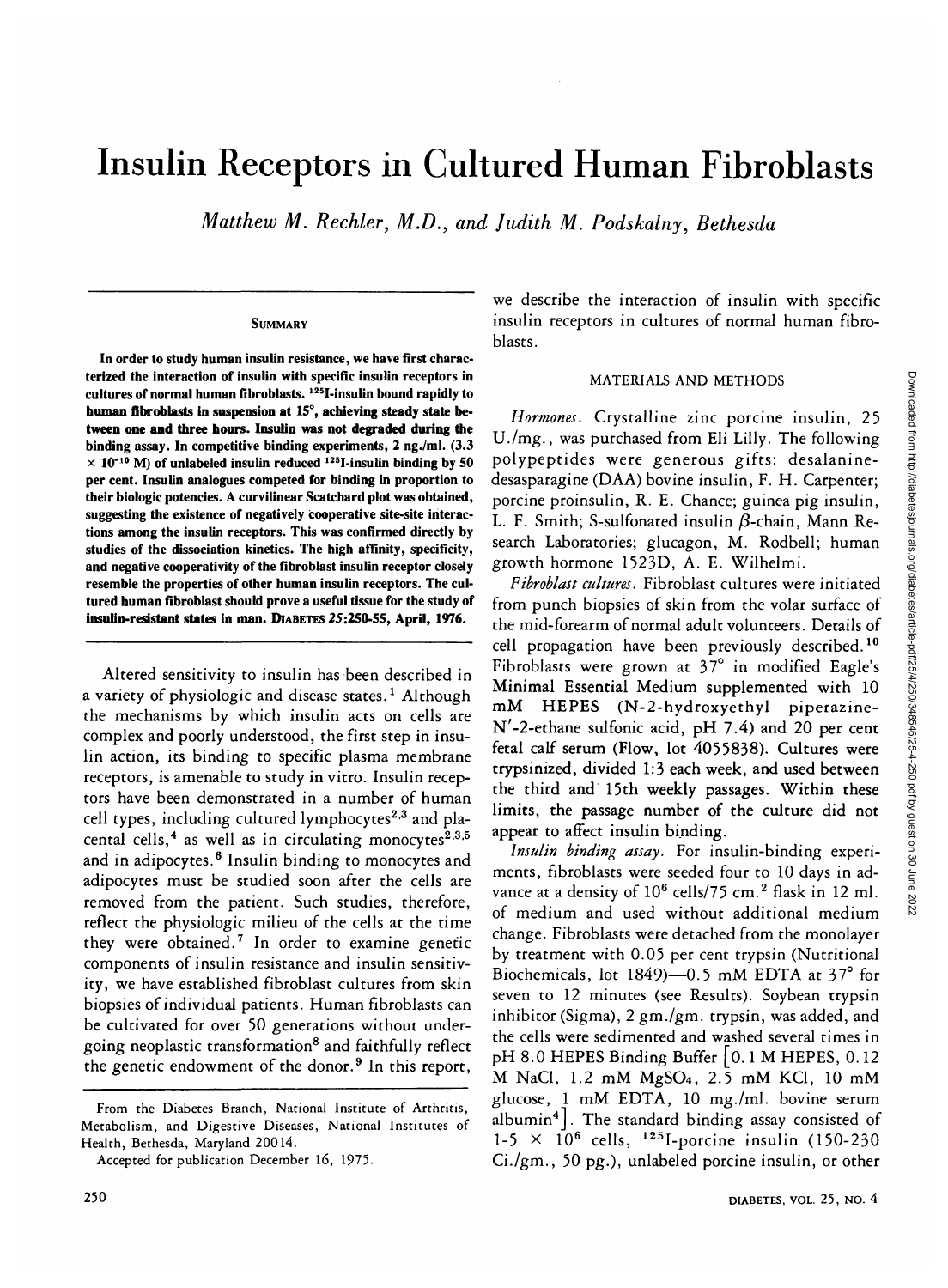polypeptides when indicated in a total volume of 0.5 ml. HEPES Binding Buffer. The cells were incubated for two hours at 15° and collected by centrifugation as previously described.<sup>4</sup> In general, approximately 80 per cent of the cells remained viable at the end of the incubation, based on trypan blue exclusion. Radioactivity in the cell pellets was determined by counting for 10 minutes in a Nuclear Chicago Autogamma Counter at 85 per cent efficiency.<sup>4</sup> The counting error was less than 3 per cent for incubations with tracer insulin alone. Duplicate determinations agreed within 5 per cent.

*Dissociation experiments.* 125I-insulin, 100-225 pg./ml., was bound to fibroblasts, 5-9  $\times$  10<sup>6</sup>/ml., for two hours at  $15^\circ$ ; 3.2-3.9 per cent of the tracer was bound. The cells were harvested by centrifugation and resuspended in an equal volume of cold HEPES Binding Buffer. Aliquots of the cell suspension were diluted 20- or 50-fold in buffer alone, or buffer and unlabeled insulin or desalanine-desasparagine-insulin, and were incubated at 15°. At the indicated times after dilution, duplicate tubes were centrifuged and the cell-associated radioactivity determined. In control experiments (not shown) dilutions of 20-fold or' greater were sufficient to prevent rebinding of the dissociated 125I-insulin.

#### RESULTS

The binding of 125I-insulin to cultured human fibroblasts was studied in cell suspension. Fibroblasts were detached from the cell monolayer by mild trypsin treatment (0.05 per cent trypsin, 0.5 mM EDTA, 37°). 125I-insulin binding was maximal in cells trypsinized for seven to 12 minutes (figure 1). Prolonged trypsin treatment (figure 1) or higher trypsin concentrations (not shown), however, resulted in a complete loss of specific insulin binding.

125I-insulin bound rapidly to cultured human fibroblasts at 15° (figure 2). Half-maximal binding was achieved in 20 minutes, with a plateau of binding maintained between one and three hours. Subsequent experiments were performed under steady-state conditions, two-hour incubation at 15°. Incubation with a large excess of unlabeled insulin (10-40  $\mu$ g./ml.) reduced the 125I-insulin bound at steady state by approximately 80 per cent. This compatible component of total insulin binding has been designated "specific" binding. Fibroblasts incubated with 125I-insulin at 37°, by contrast, were not at steady state after two hours. Although the total insulin bound at 37° was 250 per cent of that bound at 15°, less than 20 per



**FIG. 1.** Effect of the duration of trypsin treatment on 12Sl-insulin binding. Fibroblasts were detached from the cell monolayer by incubation with 0.05 per cent trypsin—0.5 mM EDTA at 37° for different times. 12Sl-insulin binding was determined in the absence (e--- a) and presence -o) of 40  $\mu$ g./ml. unlabeled insulin as described in Materials and Methods. Background counts were not subtracted in this experiment and account for most of the nonspecific binding.



FIG. 2. Time course of <sup>125</sup>l-insulin binding. The per cent of tracer **insulin bound/10\* fibroblasts is shown for different times** of incubation in the absence  $(e \rightarrow e)$  and presence  $(e \rightarrow e)$  of 40  $\mu$ a/ml, of unlabeled insulin. –o) of 40  $\mu$ g./ml. of unlabeled insulin.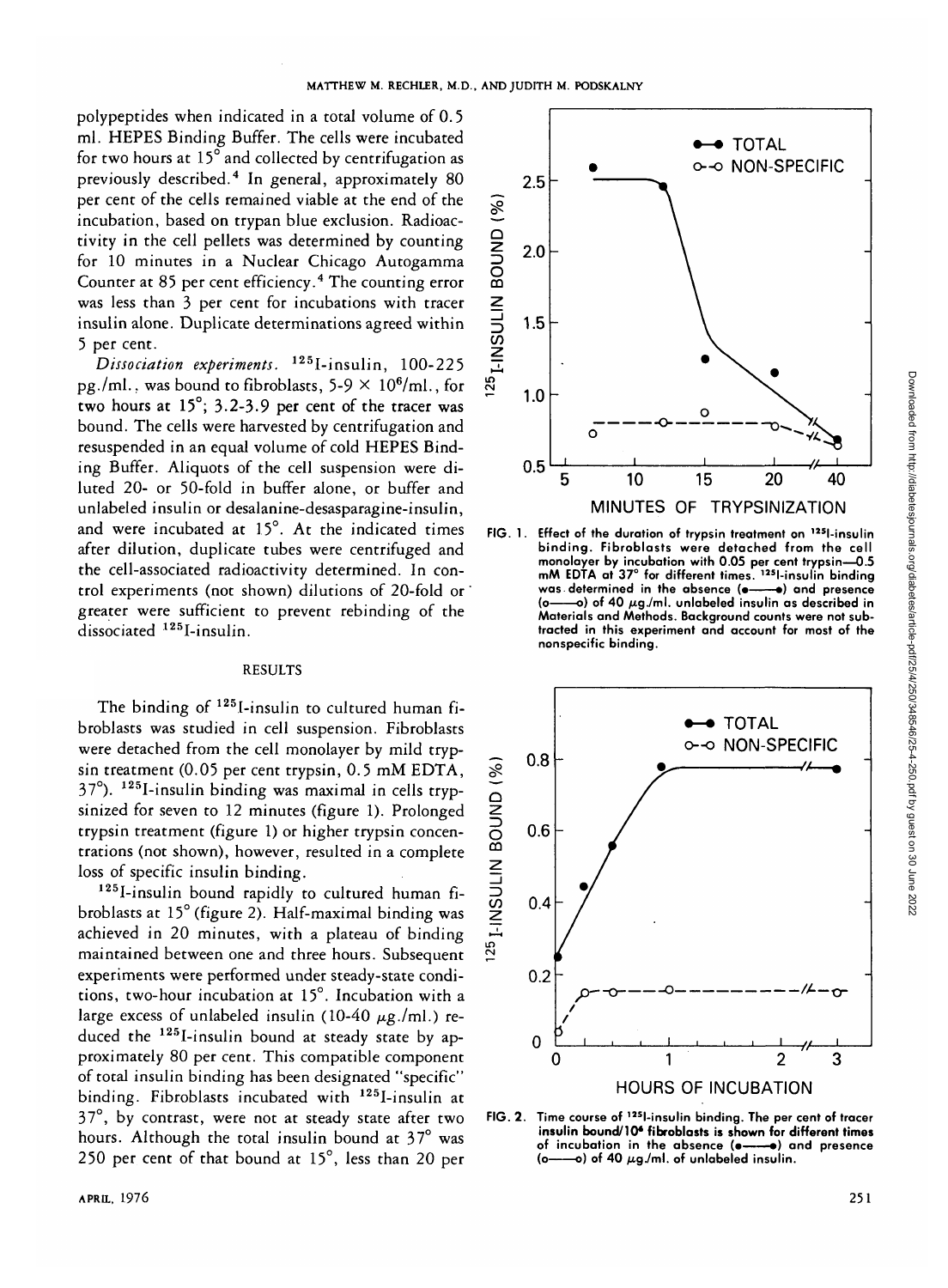cent of it was bound specifically (data not shown). At 15°, specifically bound <sup>125</sup>I-insulin increased lineraly with the cell concentration between 1 and  $8 \times 10^6$ cells/ml, (data not shown).

125I-insulin was not degraded during the binding assay. The ability of tracer insulin to be precipitated by 10 per cent trichloroacetic acid and its ability to bind to cultured human lymphocytes,<sup>3,11</sup> a highly sensitive index of hormone integrity, were not diminished by a two-hour incubation at 15° with 3  $\times$ 10<sup>6</sup> fibroblasts/ml. In contrast, 40 per cent of the <sup>125</sup>I-insulin tracer was degraded when  $2 \times 10^6$  fibroblasts were incubated for 45 minutes at 37° in phosphate-buffered saline.\*

The specificity of <sup>125</sup>I-insulin binding to cultured human fibroblasts was demonstrated in competition experiments using insulin analogues and unrelated polypeptides. A representative experiment is shown in figure 3. Half-maximal binding was observed at 2 ng./ml.  $(3.3 \times 10^{-10} \text{M})$  porcine insulin. Glucagon, human growth hormone, and insulin  $\beta$ -chain—all essentially devoid of insulin biologic activity—did not compete for 125I-insulin binding at concentrations as great as  $10-50 \mu g$ ./ml. Polypeptides with insulin-like biologic activity—proinsulin, desalanine-desasparagihe insulin, guinea pig insulin, and multiplication-stimulating activity<sup>4</sup> (data not shown)—competed for insulin tracer binding but were less potent than porcine insulin. The ability of these insulin analogues to inhibit <sup>125</sup>I-insulin binding paralleled their relative insulin-like activities in a fat-cell glucose-oxidation bioassay.<sup>12</sup>

Competitive binding data, plotted according to Scatchard,<sup>13</sup> were curvilinear (figure 4), as has been observed in most insulin-binding systems.<sup>14</sup> Although the existence of several classes of insulin receptors with different intrinsic affinities cannot be ex-



**FIG. 3. Specificity of 12Sl-insulin binding. 125l-insulin was bound to fibroblasts in the presence of the indicated concentrations of different polypeptide hormones: desalaninedesaparagine bovine insulin (DAA,B); porcine proinsulin( O); guinea pig insulin (A); S-sulfonated insulin /3-chain (O); glucagon (•) ; human growth hormone 1523D (hGH, A). The maximum specific binding, 1.9 per cent of tracer 1Jsl-insulin bound per 10\* was taken as 100 per cent. Two experiments with porcine insulin are shown (o, •) .**

eluded, the curvilinearity can be attributed to the presence of site-site interactions<sup>14</sup> among the insulin receptors (see below). In the presence of interacting binding sites, <sup>15</sup> a fixed  $K_d$  cannot be determined. The shallow slope and low counts at high insulin concentrations preclude a reliable estimation of the binding capacity, Ro, from the x-intercept of the Scatchard plot.

The kinetics of dissociation of <sup>125</sup>I-insulin from human fibroblasts were studied following dilution of the hormone-receptor complexes in the presence and absence of excess unlabeled insulin.<sup>14</sup> At high insulin concentrations, a greater fraction of the insulin receptors were occupied and the rate of dissociation of bound 125I-insulin increased (figure 5). This loss of affinity of insulin receptors for insulin with increased binding of insulin has been attributed to negatively

<sup>\*</sup>The stability of insulin receptors during the binding assay is more difficult to assess, since the receptor concentration cannot be measured directly. When cells were preincubated in HEPES Binding Buffer for one or two hours at  $15^{\circ}$  before addition of  $125$ I-insulin, the specifically bound insulin was decreased by approximately 40 per cent. The interpretation of this experiment is not clear-cut. For example, the number or the affinity of insulin receptors might have been reduced by the preincubation, or, alternatively, inhibitors of binding (e.g., receptor-degrading proteases) might have been released. Furthermore, it is not known whether empty receptors (as exist under preincubation conditions) have the same stability as occupied receptors (and receptors are rapidly filled under binding conditions). Additional work is required to resolve this complex problem.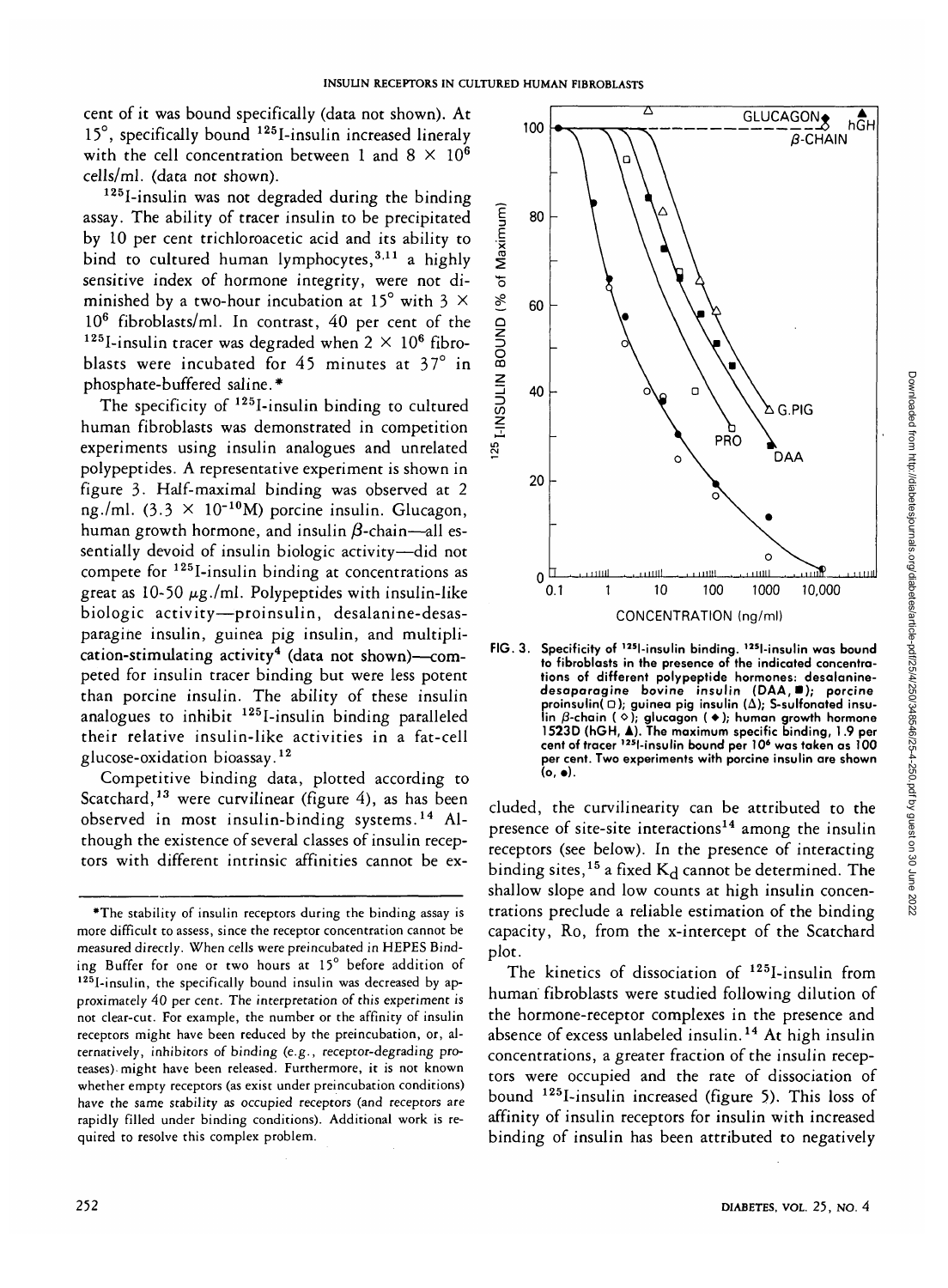



cooperative site-site interactions. 14f

Physiologic insulin concentrations induced negative cooperativity in human fibroblast insulin receptors (figure 6). In contrast, a 1,000-times higher concentration of desalanine-desasparagine insulin, a concentration that resulted in the occupancy of more than 70 per cent of the insulin receptors, failed to induce the cooperative interactions (figure 6). Desalanine-



**FIG. 5. Kinetics of dissociation. The 12Sl-insulin remaining bound to fibroblasts at different times after dilution in buffer ± 1 /ig./ml. (1.7 X 10~7 M) of unlabeled insulin was determined (see Materials and Methods).**

desasparagine insulin and desoctapeptide insulin were unique among an extensive series of modified insulins tested in cultured human lymphocytes in that they failed to induce cooperativity even at concentrations that saturated the insulin receptors.<sup>14,16</sup> Our data



**FIG. 6. Effect of different concentrations of insulin and DAAinsulin on the dissociation of** 1251-insulin was dissociated from fibroblasts by 20- or **50-fold dilution alone(-|-|—) or dilution in the presence of the indicated concentrations of insulin (•——•) or DAA-insulin (o——o). The 125l-insulin remaining bound after a 90-minute incubation at 15° is shown as the per cent of initial tracer radioactivity.**

fOther interpretations of these data are possible. De Meyts et al.<sup>16.17</sup> have extensively and cogently presented the evidence favoring cooperativity as the explanation for their results with insulin receptors of cultured human lymphocytes. Two of the most crucial points in their argument—the effectiveness of low insulin concentrations and the requirement for specific structural features of the insulin molecule—hold as well for human fibroblasts (see below) as for lymphocytes. Because of the analogies between the two systems, we have provisionally interpreted our dissociation experiments as indicative of negative cooperativity.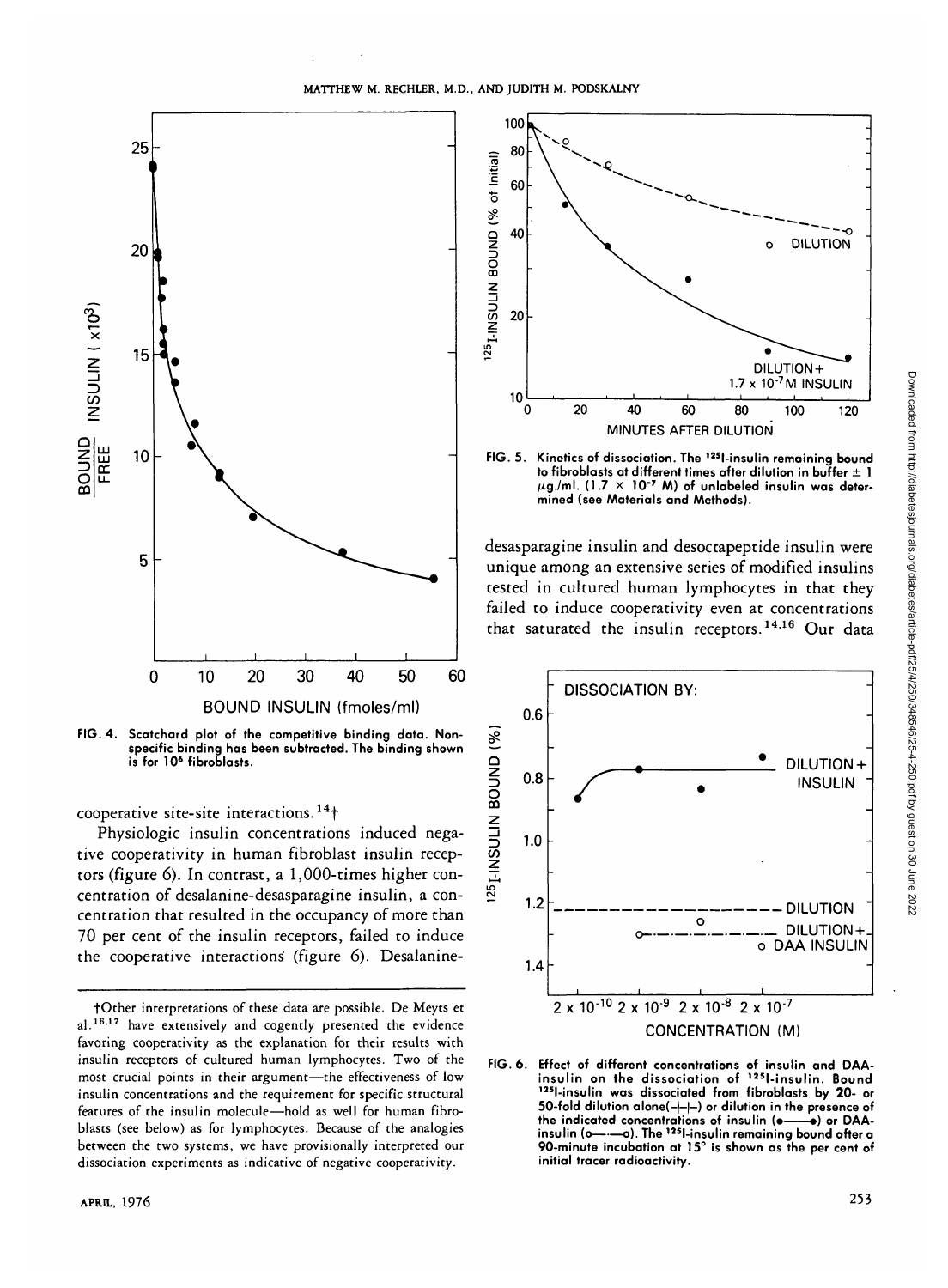suggest that the cooperative sites of human fibroblast insulin receptors may have a similar specificity.

## DISCUSSION

In this report we have characterized the interaction of insulin with specific insulin receptors in cultured human fibroblasts. Insulin bound to fibroblasts with high affinity—2 ng./ml. of insulin gave half-maximal displacement. Approximately 80 per cent of the total 125I-insulin bound could be displaced by excess unlabeled hormone. Insulin analogues competed for  $125$ I-insulin binding according to their biologic potencies. Insulin binding was rapid, reached a steady state during which the hormone was not degraded, and was readily reversed by dilution. Site-site interactions among human fibroblast insulin receptors were evident at low insulin concentrations. The sensitivity at physiologic insulin concentrations, specificity, and negative cooperativity of the human fibroblast insulin receptors closely resemble the properties of other human insulin receptors.<sup>2-6</sup>

Our results considerably extend the previous accounts of insulin binding to human fibroblasts. $2,18$ Gavin et al.<sup>2</sup> described an insulin receptor with appropriate specificity (except for the equal potency of proinsulin and desoctapeptide insulin) but low affinity (400 ng./ml. of insulin gave half-maximal displacement). Their binding experiments were performed at 37° for 45 minutes. In our hands, under these incubation conditions, binding was not at steady state, nonspecific binding was high, and hormone degradation was extensive. Hollenberg and Cuatrecasas<sup>18</sup> bound 125I-insulin to fibroblast monolayers in plastic culture vessels at 24°. The affinity of their insulin receptor was high (half-maximal saturation at 6 ng./ml. of insulin). They did not, however, establish the specificity of their receptor by the use of insulin analogues. Moreover, nonspecific binding was high (>60 per cent), and total binding was low (approximately 0.5 per cent of tracer radioactivity). The low binding is of particular concern, since Hollenberg and Cuatrecasas<sup>18</sup> estimated that in their experiments as much as  $0.4$  per cent of the  $125$ -insulin tracer could bind to the plastic surface. We too have observed that 125I-insulin binds quite well to plastic. In addition, excess unlabeled insulin competes effectively for this binding to plastic (M.M.R., unpublished results), as enorted by Cuatrecasas and Hollenberg<sup>19</sup> for other honreceptor materials.

It should be stressed that our binding studies were performed in cell suspension, rather than binding

125I-insulin directly to the fibroblast monolayer. This enabled us to examine insulin binding at different cell concentrations and temperatures and facilitated the processing of multiple samples. More important, it eliminated the potential artifact of 125I-insulin binding to the plastic culture vessel. In our previous experiments with human placental cell cultures, cells were detached from the monolayer by mechanical scraping in Ca $+$  +-free media.<sup>4</sup> This approach was not successful with human fibroblast cultures. Instead, we have used gentle trypsinization to suspend the fibroblasts. We are well aware that insulin receptors can be destroyed by trypsin.<sup>20</sup> The carefully controlled mild trypsin treatment, however, detached both cultured placental cells (unpublished observations) and fibroblasts without affecting their ability to bind insulin.

Insulin exerts biologic effects in human fibroblast cultures—stimulation of glucose oxidation<sup>21</sup> and uptake,<sup>22</sup> DNA<sup>10</sup> and RNA<sup>22</sup> synthesis, and  $\alpha$ aminoisobutyric acid transport<sup>18</sup>—although fibroblasts are not regarded as a primary target tissue for insulin. It appears, however, that insulin receptors in nontarget tissues accurately reflect the state of insulin receptors in traditional target tissues. In the ob/ob mouse,<sup>23</sup> an obese animal with marked insulin resistance, profoundly reduced insulin binding has been observed in thymic lymphocytes<sup>24</sup> as well as in isolated hepatocytes and in plasma membranes prepared from liver and fat.<sup>23</sup> Likewise, circulating monocytes from a unique group of diabetic females with extraordinary clinical resistance to insulin have greatly depressed insulin binding.<sup>25,26</sup> We are currently studying insulin binding to fibroblast cultures established from several of these patients, as well as from other patients with genetic syndromes associated with insulin resistance.<sup>27</sup>

# ACKNOWLEDGMENTS

We would like to thank J. Roth, P. De Meyts, and C. R. Kahn for helpful discussions and critical reading of the manuscript.

## REFERENCES

'Porte, D., Jr., and Bagdade, J. D.: Human insulin secretion: An integrated approach. Ann. Rev. Med. 22:219-40, 1970. <sup>2</sup>

<sup>2</sup>Gavin, J. R., III, Roth, J., Jen, P., and Freychet, P.: Insulin receptors in human circulating cells and fibroblasts. Proc. Natl. Acad. Sci. U.S.A. 69:747-51, 1972.

<sup>3</sup>Gavin, J. R., III, Gorden, P., Roth, J., Archer, J. A., and Buell, D. N.: Characteristics of the human lymphocyte insulin receptor. J. Biol. Chem. 248:2202-07, 1973. <sup>4</sup>

Podskalny, J. M., Chou, J. Y., and Rechler, M. M: Insulin